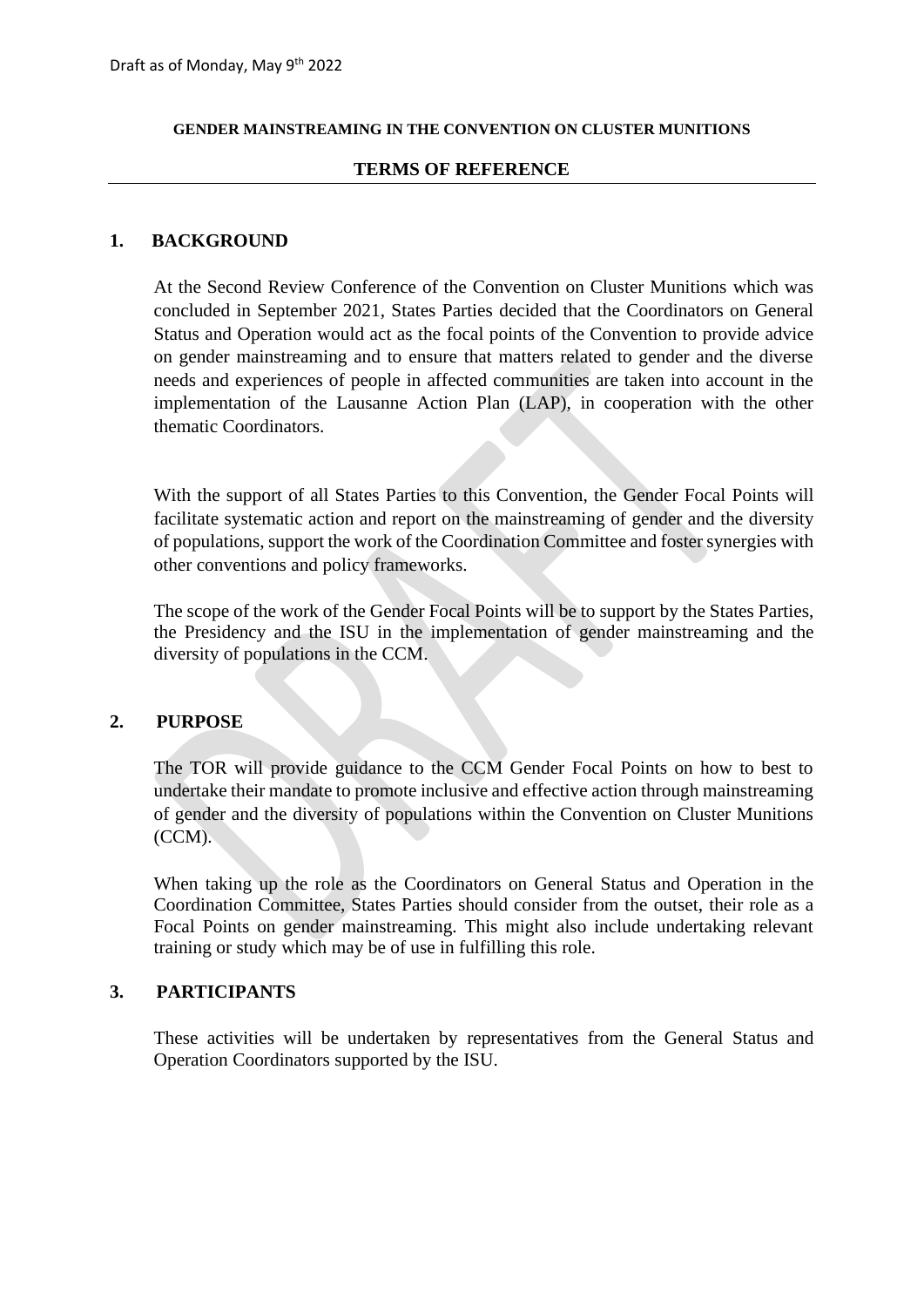# **4. CONSULTATIONS**

The Group will consult a broad range of stakeholders in developing its deliverables, including but not limited to representatives from the national authorities of affected states, donor governments, and representatives from external organisations with relevance to the work of the Gender Focal Points.

## **5. TERM**

Once approved by the Tenth Meeting of States Parties (10MSP) these Terms of Reference will be effective until they are amended by another Meeting of States Parties or by the Third Review Conference.

## **6. MEETINGS**

The Gender Focal Points will hold quarterly meetings, with any additional meetings held as necessary.

## **8. ACTIVITIES**

In accordance with the LAP, the CCM Gender Focal Points will work on the following activities:

- a) Assess the extent to which gender and the diversity of populations have been addressed in the reports submitted by States Parties.
- b) Request additional information in bilateral engagements with identified states if insufficient information is reported voluntarily on gender mainstreaming.
- c) Provide advice and support in a cooperative manner to States Parties on the fulfilment of the gender-related targets set out in the Lausanne Action Plan. They may consult with gender experts in their own governments, the United Nations, international organizations and civil society to come up with tailored recommendations, as required.
- d) Prepare and submit to the States Parties in advance of Meetings of the States Parties an analysis of the information reported on and summarize trends with regards to gender mainstreaming. Committees will also provide a summary of this analysis and any recommendations during each section of the plenary meeting relevant for their area of work.
- e) Organize side meetings or plenary sessions at intersessional meetings and Meetings of the States Parties to facilitate discussion and an exchange of information among States Parties on progress and challenges to implement gender and of the diversity of populations.